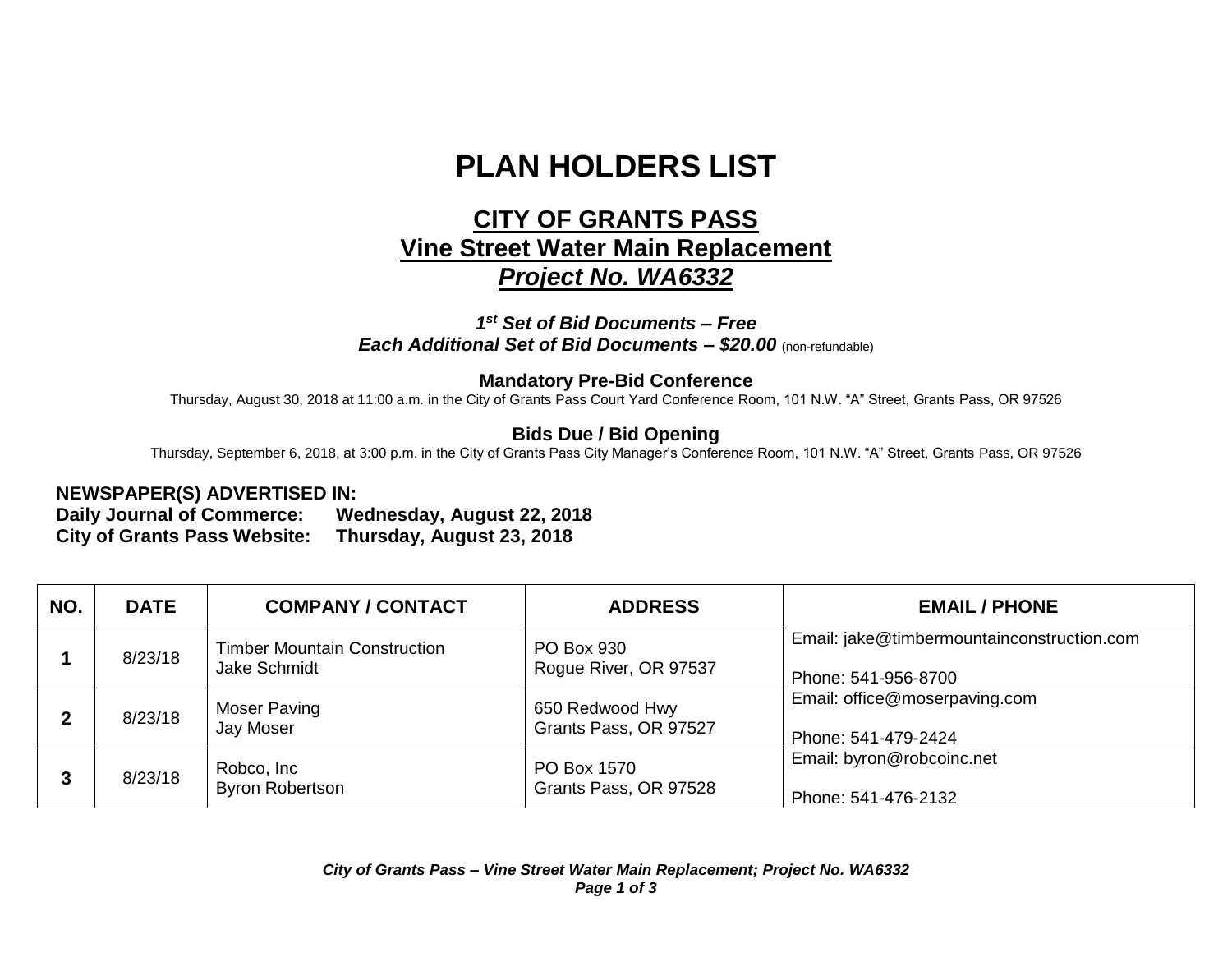| NO.                       | <b>DATE</b> | <b>COMPANY / CONTACT</b>                                   | <b>ADDRESS</b>                                  | <b>EMAIL / PHONE</b>                                       |
|---------------------------|-------------|------------------------------------------------------------|-------------------------------------------------|------------------------------------------------------------|
| <b>FTP</b><br><b>Site</b> | 8/23/18     | Eugene Builders Exchange<br>Jeremy Moritz                  | PO Box 22036<br>Eugene, OR 97402                | Email: projects@ebe.org<br>Phone: 541-484-5331             |
| 4                         | 8/27/18     | Barry Peterson's Versatile Const.<br><b>Barry Peterson</b> | 1702 NE Beverly Dr<br>Grants Pass, OR 97526     | Email: barry.peterson1968@yahoo.com<br>Phone: 541-474-6007 |
| 5                         | 8/29/18     | KOGAP, Inc<br>Frank McElheran                              | 115 Stewart Ave, Suite 202<br>Medford, OR 97501 | Email: sharon@kogap.com<br>Phone: 541-776-6527             |
| 6                         | 8/30/18     | <b>Knife River Materials</b><br>Ben Dean                   | 3959 Hamrick Rd<br>Central Point, OR 97502      | Email: benjamin.dean@kniferiver.com<br>Phone: 541-770-2960 |
| $\overline{7}$            | 8/30/18     | <b>Upper Rogue Excavation</b><br><b>Brad Govenor</b>       | PO Box 6<br>Trail, OR 97541                     | Email: urexca@yahoo.com<br>Phone: 541-621-2568             |
| 8                         | 8/30/18     | Pair-A-Dice Contracting, LLC<br>Dick Niedermeyer           | <b>PO Box 446</b><br>Jacksonville, OR 97530     | Email: rlnmeyer@aol.com<br>Phone: 541-660-1471             |
| 9                         |             |                                                            |                                                 | Email:<br>Phone:                                           |
| 10                        |             |                                                            |                                                 | Email:<br>Phone:                                           |
| 11                        |             |                                                            |                                                 | Email:<br>Phone:                                           |
| 12                        |             |                                                            |                                                 | Email:<br>Phone:                                           |
| 13                        |             |                                                            |                                                 | Email:<br>Phone:                                           |

*City of Grants Pass – Vine Street Water Main Replacement; Project No. WA6332 Page 2 of 3*